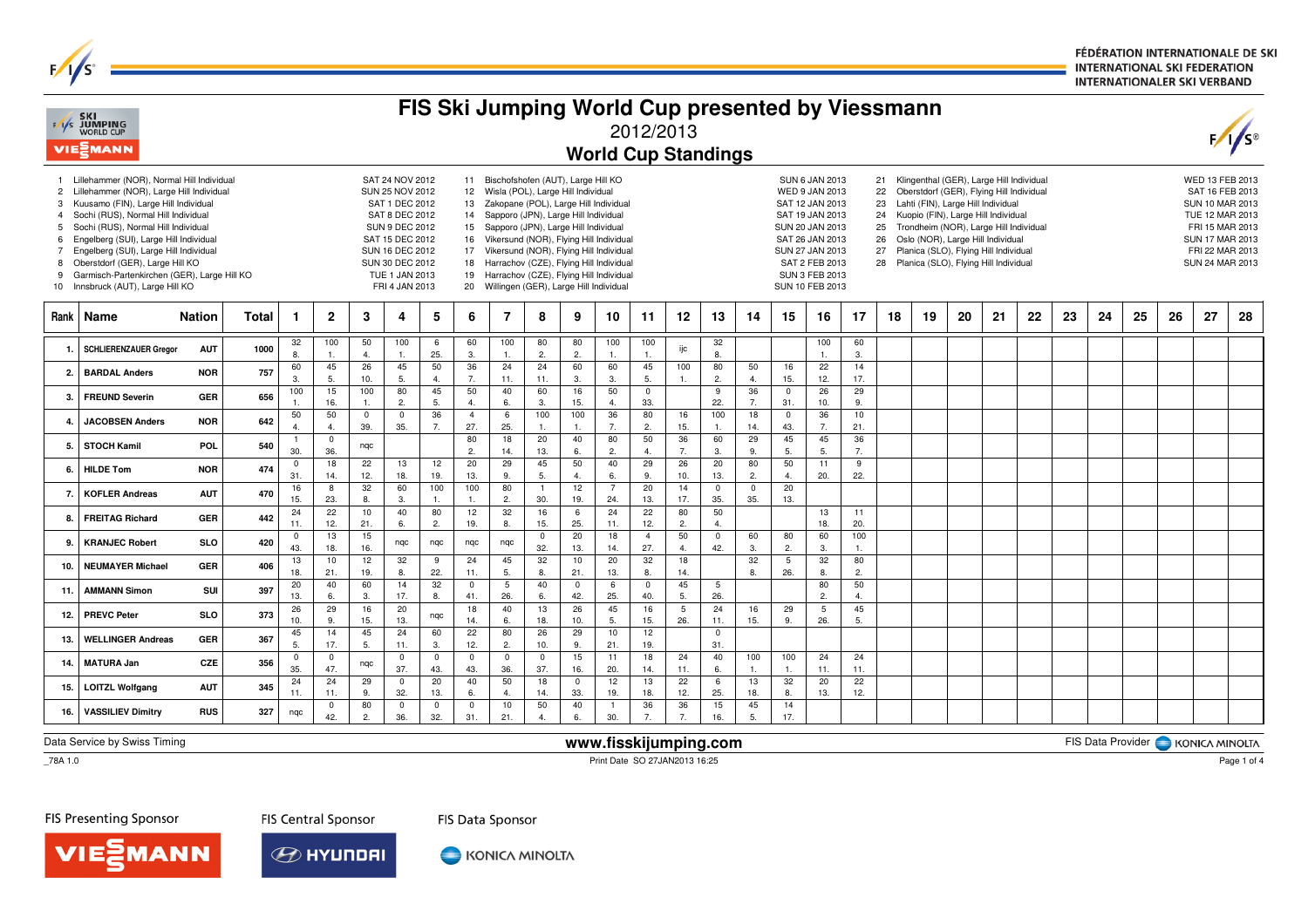## **FIS Ski Jumping World Cup presented by Viessmann**



## 2012/2013

**World Cup Standings**

| Rank | <b>Nation</b><br>Name                   | Total | -1                 | $\overline{2}$                 | 3                     | 4                     | 5                     | 6                     | $\overline{7}$        | 8                     | 9                     | 10                     | 11                    | 12                    | 13                    | 14                 | 15        | 16                   | 17                    | 18 | 19 | 20 | 21 | 22 | 23 | 24 | 25 | 26 | 27 | 28 |
|------|-----------------------------------------|-------|--------------------|--------------------------------|-----------------------|-----------------------|-----------------------|-----------------------|-----------------------|-----------------------|-----------------------|------------------------|-----------------------|-----------------------|-----------------------|--------------------|-----------|----------------------|-----------------------|----|----|----|----|----|----|----|----|----|----|----|
| 17.  | <b>MORGENSTERN Thomas</b><br><b>AUT</b> | 312   | 80<br>2.           | 60<br>3.                       | $\mathbf 0$<br>33.    | 50<br>4.              | 16<br>15.             | 16<br>15.             | $\overline{1}$<br>30. | $\mathbf 0$<br>40.    | 24<br>11.             | 13<br>18.              | 40<br>6.              | 8<br>23.              | $\overline{4}$<br>27. |                    |           |                      |                       |    |    |    |    |    |    |    |    |    |    |    |
| 18.  | <b>HVALA Jaka</b><br><b>SLO</b>         | 298   | 14<br>17.          | 32<br>8.                       | $\overline{7}$<br>24. | 36<br>7.              | 24<br>11.             | 45<br>5.              | 22<br>12.             | 22<br>12.             | 32<br>8.              | $\mathbf{0}$<br>37.    | 24<br>11.             | 11<br>20.             | 29<br>9.              |                    |           |                      |                       |    |    |    |    |    |    |    |    |    |    |    |
| 19.  | <b>KOT Maciej</b><br>POL                | 294   | -6<br>25.          | $\mathbf 0$<br>48.             | $\mathbf 0$<br>32.    | $\mathbf{3}$<br>28.   | 9<br>22.              | 14<br>17.             | 20<br>13.             | $\mathbf{0}$<br>50.   | 45<br>5.              | 29<br>9.               | 26<br>10.             | 20<br>13.             | 45<br>5.              | 26<br>10.          | 18<br>14. | 15<br>16.            | 18<br>14.             |    |    |    |    |    |    |    |    |    |    |    |
| 20.  | <b>FANNEMEL Anders</b><br><b>NOR</b>    | 245   | 40<br>6.           | 80<br>2.                       | $\mathbf 0$<br>49.    | $\mathbf 0$<br>33.    | 12<br>19.             | 13<br>18.             | $\mathbf{0}$<br>46.   | 9<br>22.              | 11<br>20.             | $\mathbf{0}$<br>38.    | 5<br>26.              | 29<br>9.              | 18<br>14.             |                    |           | 16<br>15.            | 12<br>19.             |    |    |    |    |    |    |    |    |    |    |    |
| 20.  | <b>TEPES Jurij</b><br><b>SLO</b>        | 245   | $^{\circ}$<br>41.  | 36<br>7.                       | $\mathbf 0$<br>37.    | $\mathbf 0$<br>49.    | nqc                   | 32<br>8.              | 12<br>19.             | $^{\circ}$<br>46.     | $\mathbf 0$<br>50.    |                        | $\mathbf 0$<br>31.    |                       | 29<br>9.              | 22<br>12.          | 40<br>6.  | 29<br>9.             | 45<br>5.              |    |    |    |    |    |    |    |    |    |    |    |
| 20.  | <b>TAKEUCHI Taku</b><br><b>JPN</b>      | 245   | 29<br>9.           | 20<br>13.                      | 40<br>6.              | 9<br>22.              | 22<br>12.             | 5<br>26.              | $\overline{4}$<br>27. | 14<br>17.             | $\overline{0}$<br>37. | $\mathbf{3}$<br>28.    | $\mathbf 0$<br>36.    | 12<br>19.             | 36<br>7.              | 15<br>16.          | 36<br>7.  |                      |                       |    |    |    |    |    |    |    |    |    |    |    |
| 23.  | <b>VELTA Rune</b><br><b>NOR</b>         | 226   | 11<br>20.          | $\overline{0}$<br>40.          | 14<br>17.             | 15<br>16.             | 15<br>16.             | 10<br>21.             | 8<br>23.              | 29<br>9.              | 5<br>26.              | $5\phantom{.0}$<br>26. | 6<br>25.              | 60<br>3.              | 14<br>17.             |                    |           | 14<br>17.            | 20<br>13.             |    |    |    |    |    |    |    |    |    |    |    |
| 24.  | GER<br><b>WANK Andreas</b>              | 224   | $\mathbf 0$<br>37. | nqc                            | 20<br>13.             | 24<br>11.             | 26<br>10.             | $^{\circ}$<br>34.     | 11<br>20.             | $\Omega$<br>34.       | 24<br>11.             | $\mathbf 0$<br>32.     | 10<br>21.             | 13<br>18.             | $\overline{7}$<br>24. | 20<br>13.          | 60<br>3.  | -3<br>28.            | 6<br>25.              |    |    |    |    |    |    |    |    |    |    |    |
| 25.  | <b>FETTNER Manuel</b><br><b>AUT</b>     | 161   | 36<br>7.           | 16<br>15.                      | 24<br>11.             | nqc                   | $\mathbf 0$<br>35.    | 15<br>16.             | 13<br>18.             | 36<br>7.              | $\overline{7}$<br>24. | 14<br>17.              | nqc                   |                       |                       |                    |           |                      |                       |    |    |    |    |    |    |    |    |    |    |    |
| 26.  | <b>ZYLA Piotr</b><br><b>POL</b>         | 144   | $\mathbf 0$<br>36. | - 0<br>43.                     | $\mathbf 0$<br>48.    |                       |                       | $\mathbf 0$<br>36.    | $\mathbf 0$<br>37.    | $\mathbf 0$<br>31.    | -1<br>30.             | 9<br>22.               | -1<br>30.             | 40<br>6.              | 13<br>18.             | 5<br>26.           | 9<br>22.  | 40<br>6.             | 26<br>10.             |    |    |    |    |    |    |    |    |    |    |    |
| 27.  | <b>KASAI Noriaki</b><br><b>JPN</b>      | 143   | 12<br>19.          | 26<br>10.                      | 36<br>7.              | 11<br>20.             | $\overline{1}$<br>30. | 6<br>25.              | $\overline{7}$<br>24. | nqc                   | $\mathbf 0$<br>41.    | $\mathbf 0$<br>34.     | 8<br>23.              |                       |                       | 24<br>11.          | 12<br>19. |                      |                       |    |    |    |    |    |    |    |    |    |    |    |
| -28. | <b>ZOGRAFSKI Vladimir</b><br><b>BUL</b> | 134   | $^{\circ}$<br>40.  | 12<br>19.                      | $\overline{c}$<br>29. | 16<br>15.             | $\overline{c}$<br>29. | 26<br>10.             | $\mathbf 0$<br>41.    | 0<br>42.              | 14<br>17.             | 15<br>16.              | 9<br>22.              | $\overline{2}$<br>29. | 12<br>19.             | $\mathbf 0$<br>42. | 24<br>11. |                      |                       |    |    |    |    |    |    |    |    |    |    |    |
| 29.  | <b>STJERNEN Andreas</b><br><b>NOR</b>   | 131   | -5<br>26.          | 11<br>20.                      | 18<br>14.             | 6<br>25.              | $\mathbf 0$<br>31.    | $\mathbf 0$<br>32.    | $\mathbf 0$<br>39.    | $^{\circ}$<br>38.     | $\mathbf 0$<br>32.    | $\mathbf 0$<br>35.     | $\mathbf 0$<br>45.    | 9<br>22.              | $\mathbf 0$<br>36.    |                    |           | 50<br>$\overline{a}$ | 32<br>8.              |    |    |    |    |    |    |    |    |    |    |    |
| 30.  | <b>HAYBOECK Michael</b><br><b>AUT</b>   | 130   | 16<br>15.          | $\overline{\mathbf{0}}$<br>33. | 3<br>28.              | $\mathbf 0$<br>39.    | 5<br>26.              | $\mathbf{0}$<br>33.   | 16<br>15.             | $\mathbf 0$<br>39.    | $\mathbf 0$<br>31.    | 16<br>15.              | 15<br>16.             | $\mathbf 0$<br>39.    | 16<br>15.             | 11<br>20.          | 7<br>24.  | 12<br>19.            | 13<br>18.             |    |    |    |    |    |    |    |    |    |    |    |
| 31.  | CZE<br><b>HLAVA Lukas</b>               | 120   | 18<br>14.          | $\overline{0}$<br>32.          | $\mathbf 0$<br>34.    | 8<br>23.              | 18<br>14.             | 9<br>22.              | 9<br>22.              | $\overline{4}$<br>27. | $\overline{0}$<br>49. | 32<br>8.               | $\mathbf{0}$<br>32.   | $\overline{0}$<br>32. | nqc                   | 14<br>17.          | 8<br>23.  |                      |                       |    |    |    |    |    |    |    |    |    |    |    |
| -31. | <b>KORNILOV Denis</b><br>RUS            | 120   | $^{\circ}$<br>49.  | $\overline{4}$<br>27.          | 11<br>20.             | 18<br>14.             | 12<br>19.             | 11<br>20.             | 26<br>10.             | 8<br>23.              | $\mathbf 0$<br>40.    | $\overline{c}$<br>29.  | nqc                   | 6<br>25.              | $\mathbf 0$<br>44.    | $\mathbf 0$<br>32. | 22<br>12. |                      |                       |    |    |    |    |    |    |    |    |    |    |    |
| 33.  | <b>KOCH Martin</b><br><b>AUT</b>        | 112   | $\mathbf 0$<br>38. | 6<br>25.                       | 13<br>18.             | $\mathbf 0$<br>31.    | 13<br>18.             | $\overline{7}$<br>24. | $\mathbf 0$<br>32.    | $^{\circ}$<br>48.     | $\mathbf 0$<br>39.    | 26<br>10.              | 14<br>17.             |                       |                       |                    |           | 18<br>14.            | 15<br>16.             |    |    |    |    |    |    |    |    |    |    |    |
| 34.  | KUBACKI Dawid<br><b>POL</b>             | 99    | $^{\circ}$<br>34.  | 0<br>45.                       | 9<br>22.              | -1<br>30.             | 14<br>17.             | 29<br>9.              | 14<br>17.             | 5<br>26.              | 3<br>28.              | $\mathbf{0}$<br>36.    | $\mathbf{0}$<br>42.   | 0<br>44.              | $\mathbf 0$<br>32.    | 8<br>23.           | 13<br>18. | $\mathbf 0$<br>32.   | $\mathbf{3}$<br>28.   |    |    |    |    |    |    |    |    |    |    |    |
| 35.  | <b>SCHMITT Martin</b><br><b>GER</b>     | 98    |                    |                                |                       |                       |                       |                       |                       | 15<br>16.             | 18<br>14.             | 22<br>12.              | $\overline{7}$<br>24. | $\mathbf 0$<br>48.    |                       | 10<br>21.          | 26<br>10. | $\mathbf 0$<br>35.   | $\overline{0}$<br>35. |    |    |    |    |    |    |    |    |    |    |    |
| 36.  | <b>KRAFT Stefan</b><br><b>AUT</b>       | 95    |                    |                                |                       |                       |                       |                       |                       |                       |                       | 8<br>23.               | 60<br>3.              | 3<br>28.              | 24<br>11.             |                    |           |                      |                       |    |    |    |    |    |    |    |    |    |    |    |
| 37.  | <b>SHIMIZU Reruhi</b><br><b>JPN</b>     | 68    | 3<br>28.           | $\overline{7}$<br>24.          |                       | 26<br>10.             | 29<br>9.              | $\mathbf 0$<br>35.    | $\mathbf{3}$<br>28.   | nqc                   | $\mathbf 0$<br>45.    | $\mathbf 0$<br>31.     | $\mathbf 0$<br>37.    |                       |                       |                    |           |                      |                       |    |    |    |    |    |    |    |    |    |    |    |
| 38.  | <b>GEIGER Karl</b><br>GER               | 60    | 10<br>21.          | - 1<br>30.                     | 5<br>26.              | $\overline{2}$<br>29. | 40<br>6.              | $\overline{2}$<br>29. | $\mathbf 0$<br>35.    | nqc                   | $\overline{0}$<br>36. |                        |                       | $\overline{0}$<br>33. | nqc                   |                    |           |                      |                       |    |    |    |    |    |    |    |    |    |    |    |
| 39.  | <b>FIN</b><br><b>ASIKAINEN Lauri</b>    | 50    | nqc                | $\overline{0}$<br>39.          | 8<br>23.              | 5<br>26.              | 0<br>34.              | 0<br>38.              | 15<br>16.             | $\mathbf 0$<br>49.    | $\overline{4}$<br>27. | $\mathbf{0}$<br>33.    | 3<br>28.              | 15<br>16.             | $\overline{0}$<br>48. |                    |           | $\mathbf 0$<br>33.   | $\mathbf 0$<br>32.    |    |    |    |    |    |    |    |    |    |    |    |

Data Service by Swiss Timing

**www.fisskijumping.com**

FIS Data Provider | KONICA MINOLTA

 $-78A$  1.0

Print Date SO 27JAN2013 16:25

FIS Presenting Sponsor

MANN

**FIS Central Sponsor** 



KONICA MINOLTA

FIS Data Sponsor

Page 2 of 4

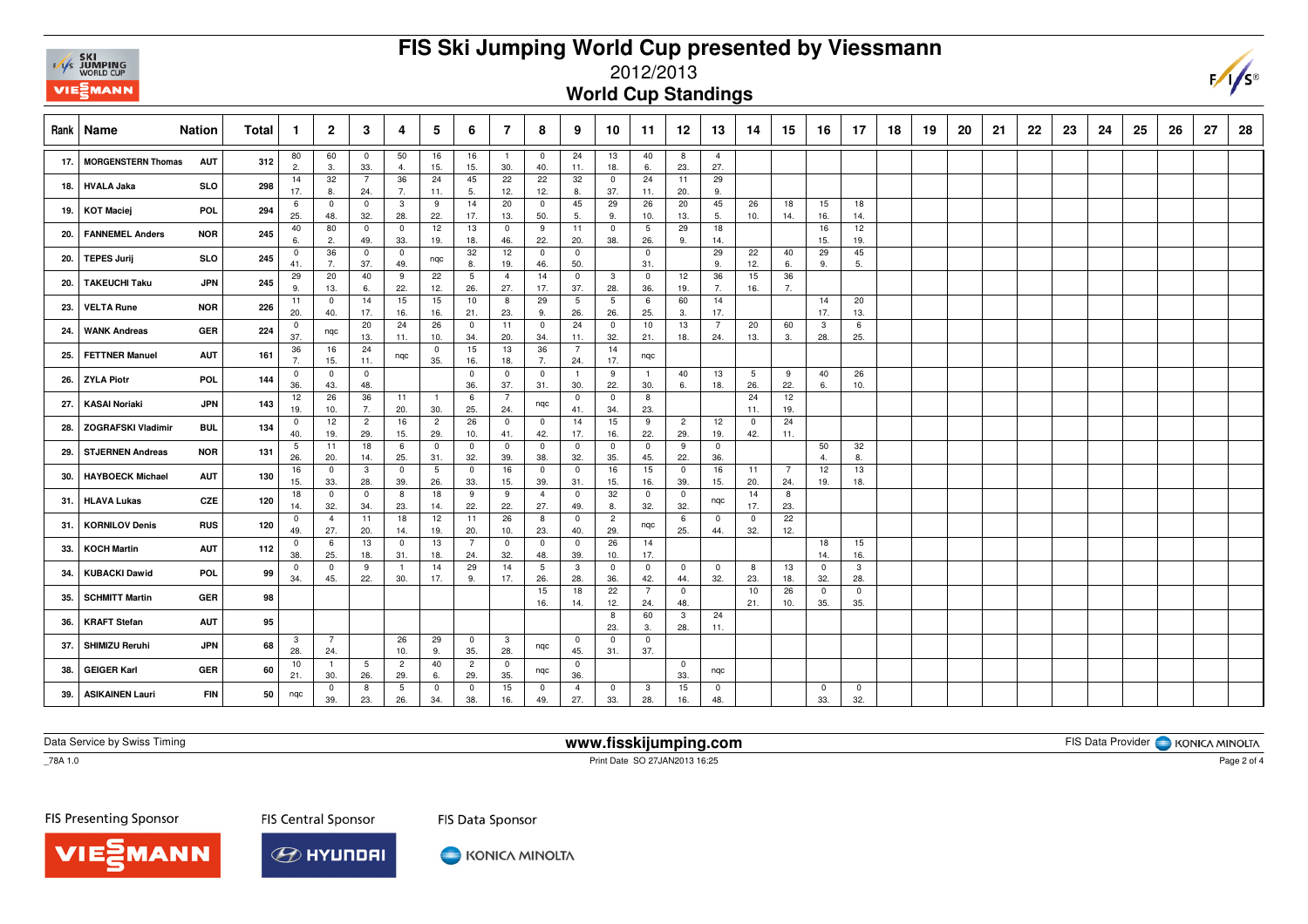## **FIS Ski Jumping World Cup presented by Viessmann**



## 2012/2013

**World Cup Standings**

| Rank | Name<br><b>Nation</b>        |            | <b>Total</b> | -1                    | $\overline{2}$                 | 3                     | 4                     | 5                     | 6                     | $\overline{7}$                 | 8                     | 9                     | 10                    | 11                    | 12                    | 13                    | 14                    | 15                    | 16                    | 17                             | 18 | 19 | 20 | 21 | 22 | 23 | 24 | 25 | 26 | 27 | 28 |
|------|------------------------------|------------|--------------|-----------------------|--------------------------------|-----------------------|-----------------------|-----------------------|-----------------------|--------------------------------|-----------------------|-----------------------|-----------------------|-----------------------|-----------------------|-----------------------|-----------------------|-----------------------|-----------------------|--------------------------------|----|----|----|----|----|----|----|----|----|----|----|
| 40   | <b>MECHLER Maximilian</b>    | <b>GER</b> | 49           |                       |                                |                       |                       |                       |                       |                                | $\overline{7}$<br>24. | 9<br>22.              |                       |                       | $\mathbf 0$<br>43.    | $\mathbf 0$<br>50.    | $\overline{7}$<br>24. | $\mathbf 0$<br>38.    | 10<br>21.             | 16<br>15.                      |    |    |    |    |    |    |    |    |    |    |    |
| 41.  | <b>DESCHWANDEN Gregor</b>    | SUI        | 46           | 0<br>41.              | $\mathbf 0$<br>44.             | -1<br>30.             | $\mathbf{0}$<br>41.   | $\mathbf 0$<br>46.    | $\overline{0}$<br>44. | nqc                            | 6<br>25.              | $\mathbf 0$<br>34.    | nqc                   | $\overline{0}$<br>48. |                       |                       | 12<br>19.             | 15<br>16.             | 5<br>26.              | $\overline{7}$<br>24.          |    |    |    |    |    |    |    |    |    |    |    |
| 42.  | <b>ITO Daiki</b>             | <b>JPN</b> | 41           |                       |                                |                       |                       |                       |                       |                                | nqc                   | $\mathbf 0$<br>47.    | $\mathbf{0}$<br>45.   | $\mathbf 0$<br>35.    | $\mathbf 0$<br>34.    | $\mathbf 0$<br>33.    | 40<br>6.              | $\overline{1}$<br>30. |                       |                                |    |    |    |    |    |    |    |    |    |    |    |
| 43.  | <b>MIETUS Krzysztof</b>      | <b>POL</b> | 39           | $\overline{0}$<br>44. | 5<br>26.                       | $\mathbf 0$<br>47.    | $\mathbf 0$<br>43.    | nqc                   | 8<br>23.              | $\overline{0}$<br>31.          | $\mathbf 0$<br>33.    | $\mathbf 0$<br>38.    | $\overline{4}$<br>27. | $\mathbf 0$<br>39.    | $\mathbf 0$<br>37.    | $\overline{c}$<br>29. | ijc                   | 6<br>25.              | 6<br>25.              | 8<br>23.                       |    |    |    |    |    |    |    |    |    |    |    |
| 44   | <b>COLLOREDO Sebastian</b>   | <b>ITA</b> | 38           | 8<br>23.              | $\overline{\mathbf{0}}$<br>31. | nqc                   | 29<br>9.              | nqc                   | nqc                   | $\overline{0}$<br>33.          | $^{\circ}$<br>36.     | $\overline{0}$<br>42. | $\mathbf 0$<br>47.    | $\mathbf 0$<br>38.    |                       | $\overline{1}$<br>30. |                       |                       |                       |                                |    |    |    |    |    |    |    |    |    |    |    |
| 45.  | <b>QUECK Danny</b>           | GER        | 37           | $\mathbf 0$<br>39.    | $\overline{\mathbf{0}}$<br>50. | $\mathbf 0$<br>35.    | 12<br>19.             | 5<br>26.              | $\mathbf 0$<br>42.    | $\overline{\mathbf{0}}$<br>34. | 12<br>19.             | 8<br>23.              |                       |                       | ijc                   |                       |                       |                       |                       |                                |    |    |    |    |    |    |    |    |    |    |    |
| 46.  | <b>HULA Stefan</b>           | <b>POL</b> | 26           |                       |                                |                       |                       |                       |                       |                                | 10<br>21.             | $\mathbf 0$<br>44.    | $\mathbf 0$<br>39.    | $\overline{2}$<br>29. | $\overline{4}$<br>27. | 10<br>21.             |                       |                       |                       |                                |    |    |    |    |    |    |    |    |    |    |    |
| 47.  | <b>KOUDELKA Roman</b>        | CZE        | 25           | $\mathbf 0$<br>33.    | $\overline{0}$<br>49.          | $\overline{0}$<br>46. | $\mathbf{0}$<br>34.   | $\mathbf{0}$<br>44.   |                       |                                | $\overline{2}$<br>29. | 13<br>18.             | $\mathbf{0}$<br>40.   |                       | 10<br>21.             | $\mathbf 0$<br>47.    | $\overline{0}$<br>39. | $\mathbf 0$<br>34.    |                       |                                |    |    |    |    |    |    |    |    |    |    |    |
| 48.  | <b>ROSLIAKOV IIja</b>        | RUS        | 22           |                       | nqc                            |                       | $\mathbf{0}$<br>50.   | $\overline{0}$<br>36. | $\mathbf 0$<br>40.    | $\overline{0}$<br>44.          | 11<br>20.             | nqc                   | $\mathbf{0}$<br>40.   | 11<br>20.             | $\overline{0}$<br>47. | $\mathbf 0$<br>45.    | $\overline{0}$<br>46. | $\overline{0}$<br>33. |                       |                                |    |    |    |    |    |    |    |    |    |    |    |
| 49.  | <b>PUNGERTAR Matjaz</b>      | <b>SLO</b> | 20           | nqc                   | nqc                            | $\mathbf 0$<br>31.    | $\mathbf 0$<br>42.    | $\overline{7}$<br>24. | $\mathbf 0$<br>45.    | $\overline{\mathbf{0}}$<br>38. | nqc                   | $\overline{c}$<br>29. | $\mathbf 0$<br>42.    | $\mathbf 0$<br>34.    | $\overline{1}$<br>30. | $\mathbf{0}$<br>41.   | $\overline{0}$<br>33. | 10<br>21.             | $\mathbf 0$<br>38.    | $\overline{0}$<br>33.          |    |    |    |    |    |    |    |    |    |    |    |
| 50.  | <b>WATASE Yuta</b>           | <b>JPN</b> | 19           | nqc                   | $\overline{2}$<br>29.          | $\mathbf 0$<br>43.    | 10<br>21.             | 3<br>28.              | nqc                   | $\overline{2}$<br>29.          | $\mathbf 0$<br>43.    | $\mathbf 0$<br>35.    | $\mathbf 0$<br>43.    | nqc                   | nqc                   | $^{\circ}$<br>34.     | $\overline{0}$<br>31. | $\overline{2}$<br>29. |                       |                                |    |    |    |    |    |    |    |    |    |    |    |
| 51.  | <b>FRENETTE Peter</b>        | <b>USA</b> | 17           | $\overline{0}$<br>48. | nqc                            | nqc                   | nqc                   | nqc                   | nqc                   | $\overline{0}$<br>45.          | nqc                   | nqc                   | nqc                   | $\mathbf 0$<br>41.    |                       |                       | 6<br>25.              | 11<br>20.             | $\overline{0}$<br>31. | $\overline{\mathbf{0}}$<br>31. |    |    |    |    |    |    |    |    |    |    |    |
| 52.  | <b>ROMASHOV Alexey</b>       | RUS        | 14           | nqc                   | - 0<br>38.                     | 6<br>25.              | $\overline{4}$<br>27. | nqc                   | $\overline{1}$<br>30. | nqc                            |                       | ngc                   |                       | nqc                   | nqc                   | 3<br>28.              | $\mathbf 0$<br>43.    | $\mathbf 0$<br>44.    |                       |                                |    |    |    |    |    |    |    |    |    |    |    |
| 53.  | <b>KOBAYASHI Junshiro</b>    | <b>JPN</b> | 13           | 0<br>45.              |                                | $\overline{4}$<br>27. | nqc                   |                       | $\mathbf 0$<br>39.    |                                |                       |                       |                       |                       |                       |                       | 9<br>22.              | $\mathbf 0$<br>35.    |                       |                                |    |    |    |    |    |    |    |    |    |    |    |
| 53.  | <b>JANDA Jakub</b>           | CZE        | 13           | nqc                   | nqc                            | $\mathbf 0$<br>42.    | $\mathbf 0$<br>40.    | $\mathbf 0$<br>49.    | nqc                   | nqc                            |                       |                       |                       |                       | $\overline{7}$<br>24. | $\mathbf 0$<br>38.    | $\mathbf{3}$<br>28.   | 3<br>28.              |                       |                                |    |    |    |    |    |    |    |    |    |    |    |
| 55.  | ZIOBRO Jan                   | POL        | 11           |                       |                                |                       |                       |                       |                       |                                |                       |                       |                       |                       | ngc                   | 11<br>20.             |                       |                       |                       |                                |    |    |    |    |    |    |    |    |    |    |    |
| 55.  | <b>MUOTKA OIII</b>           | <b>FIN</b> | 11           |                       |                                | $\mathbf 0$<br>44.    |                       |                       |                       |                                | nqc                   | ngc                   |                       |                       |                       |                       |                       |                       | 9<br>22.              | $\overline{2}$<br>29.          |    |    |    |    |    |    |    |    |    |    |    |
| 57   | <b>SWENSEN Vegard</b>        | <b>NOR</b> | 9            | 0<br>32.              | 9<br>22.                       |                       |                       |                       |                       |                                | $\mathbf 0$<br>41.    | 0<br>46.              | nqc                   | $\overline{0}$<br>46. |                       |                       |                       |                       |                       |                                |    |    |    |    |    |    |    |    |    |    |    |
| 57.  | <b>HAPPONEN Janne</b>        | <b>FIN</b> | 9            | 9<br>22.              | ijc                            |                       |                       |                       |                       |                                |                       |                       |                       |                       |                       |                       |                       |                       |                       |                                |    |    |    |    |    |    |    |    |    |    |    |
| 59.  | <b>KOZISEK Cestmir</b>       | CZE        | 8            |                       |                                |                       |                       |                       |                       |                                | nqc                   | nqc                   | $\mathbf 0$<br>50.    | $\mathbf 0$<br>49.    |                       |                       |                       |                       | 8<br>23.              | ijc                            |    |    |    |    |    |    |    |    |    |    |    |
| 59.  | <b>ZNISZCZOL Aleksander</b>  | <b>POL</b> | 8            |                       |                                |                       |                       |                       |                       |                                |                       |                       |                       |                       | $\mathbf 0$<br>35.    | 8<br>23.              |                       |                       |                       |                                |    |    |    |    |    |    |    |    |    |    |    |
| 59.  | <b>INGVALDSEN Ole Marius</b> | <b>NOR</b> | 8            | 7<br>24.              | $\overline{0}$<br>35.          |                       |                       |                       |                       |                                |                       |                       |                       |                       |                       |                       | $\overline{1}$<br>30. | 0<br>37.              |                       |                                |    |    |    |    |    |    |    |    |    |    |    |
| 59.  | <b>BOYD-CLOWES Mackenzie</b> | CAN        | 8            | nqc                   | nqc                            | nqc                   | $\mathbf{0}$<br>44.   | 0<br>38.              |                       |                                | nqc                   | nqc                   | nqc                   | $\mathbf 0$<br>47.    | $\mathbf{0}$<br>45.   | $\mathbf 0$<br>39.    |                       |                       | $\overline{7}$<br>24. | $\overline{1}$<br>30.          |    |    |    |    |    |    |    |    |    |    |    |

Data Service by Swiss Timing

MANN

**www.fisskijumping.com**

FIS Data Provider | KONICA MINOLTA

 $-78A$  1.0

Print Date SO 27JAN2013 16:25

FIS Presenting Sponsor

**FIS Central Sponsor** 



KONICA MINOLTA

FIS Data Sponsor

Page 3 of 4